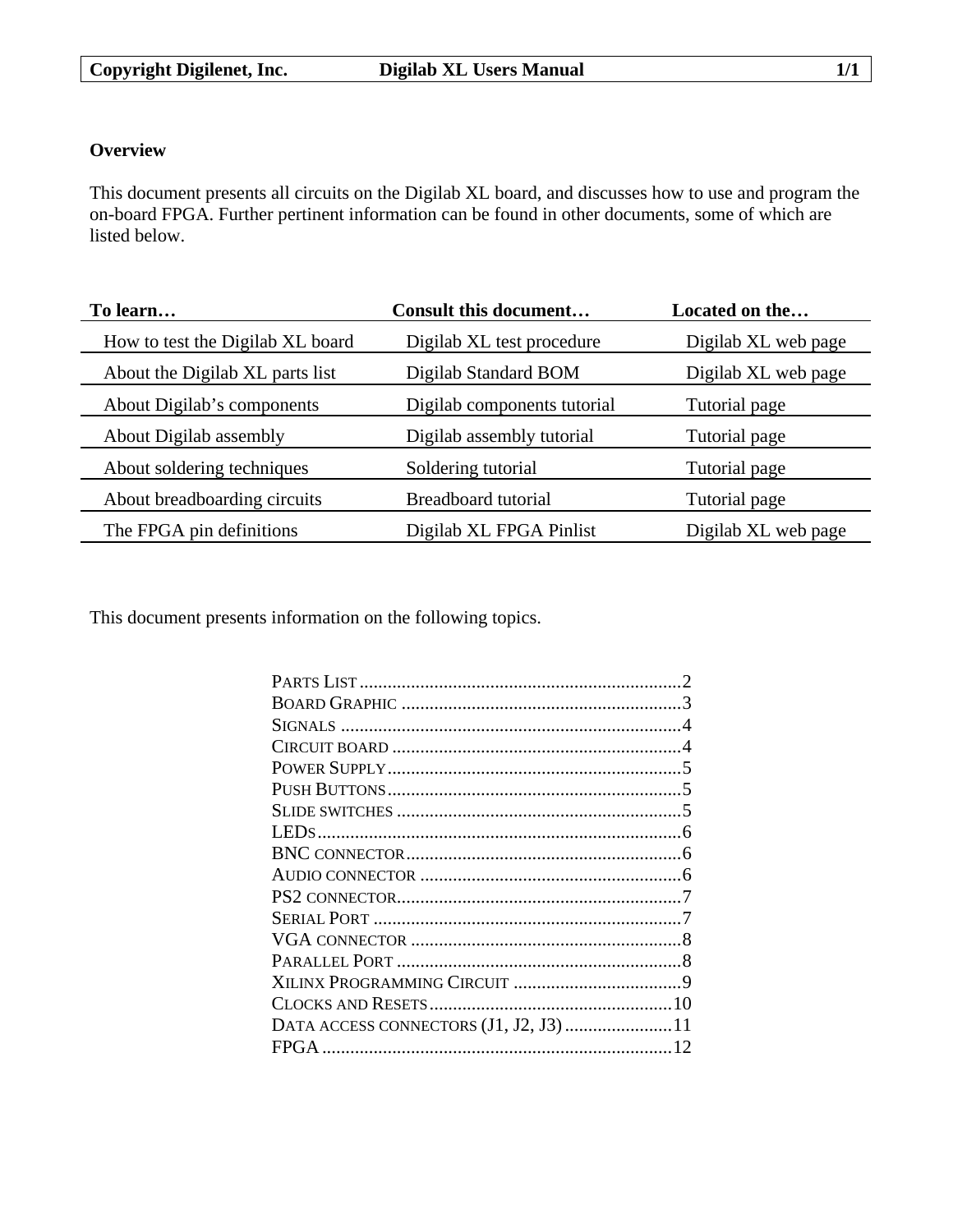# **Parts List**

| <b>Item</b>    | Qty            | <b>Description</b>                   | <b>Reference Designator</b>       |  |
|----------------|----------------|--------------------------------------|-----------------------------------|--|
| 1              | 1              | Stereo audio jack 1/8"               | <b>AUD</b>                        |  |
| $\overline{2}$ | $\mathbf{1}$   | Right angle BNC, PCB mount           | <b>BNC</b>                        |  |
| 3              | $\overline{4}$ | Momentary contact push button        | BTN1-BTN4                         |  |
| $\overline{4}$ | 19             | Axial ceramic .1uF cap               | $C1-19$                           |  |
| 5              | $\mathbf{1}$   | 1.5uF 25V dipped tantalum            | C <sub>24</sub>                   |  |
| 6              | $\overline{2}$ | 10uF 6.3V dipped tantalum            | C <sub>20</sub> , C <sub>23</sub> |  |
| $\overline{7}$ | $\mathbf{2}$   | 33pF ceramic cap                     | C <sub>21</sub> , C <sub>22</sub> |  |
| $8\,$          | 1              | 25.175MHz CMOS oscillator. 1/2 size  | CLK1 (socketed)                   |  |
| 9              | $\overline{2}$ | 7-seg LED display, .56, CA, 2 digit  | DSP1, DSP2                        |  |
| 10             | $\mathbf{1}$   | 72 pin DIP socket (from 3M)          | J1                                |  |
| 11             | 1              | 15-pin header (use one 30 pin strip) | J2, J3                            |  |
| 12             | $\mathbf{1}$   | DB9 female serial port connector     | J <sub>4</sub>                    |  |
| 13             | $\mathbf{1}$   | 6 pin mini-din PS/2 connector        | J <sub>5</sub>                    |  |
| 14             | 1              | DB15 3-row VGA connector             | J <sub>6</sub>                    |  |
| 15             | $\mathbf{1}$   | DB25 parallel port female connector  | J7                                |  |
| 16             | $\mathbf{1}$   | 2.1mm power connector                | J <sub>8</sub>                    |  |
| 17             | 9              | RED LEDs in T 1 3/4 package          | LD1-LD9                           |  |
| 18             | $\overline{4}$ | 2N3904 transistors in TO-92 package  | $Q1-Q4$                           |  |
| 19             | $\mathbf{1}$   | $1/4W$ resistor 10K (1/8W OK)        | R1                                |  |
| 20             | $\overline{2}$ | $1/4W$ resistor 1K $(1/8W)$ OK)      | R2,R3                             |  |
| 21             | $\overline{2}$ | 1/4W resistor 240 (1/8W OK)          | R4, R5                            |  |
| 22             | $\mathbf{1}$   | 1/4W resistor 750 (1/8W OK)          | R <sub>6</sub>                    |  |
| 23             | 5              | Isolated resistor pack 220 (8 pin)   | RP1, 12, 13, 15, 16               |  |
| 24             | $\overline{2}$ | Isolated resistor pack 100 (8 pin)   | RP2, 3                            |  |
| 25             | 6              | Isolated resistor pack 4.7K (8 pin)  | RP4, 5, 6, 7, 10, 14              |  |
| 26             | $\mathbf{1}$   | Bussed resistor pack 10K (10 pin)    | RP8                               |  |
| 27             | $\mathbf{1}$   | Bussed resistor pack 270 (10 pin)    | RP <sub>9</sub>                   |  |
| 28             | $\mathbf{1}$   | Isolated resistor pack 470 (8 pin)   | <b>RP11</b>                       |  |
| 29             | 9              | STDP slide switch                    | SW1-9                             |  |
| 30             | 1              | 74HC373                              | U1 (socketed)                     |  |
| 31             | $\mathbf{1}$   | 84 pin PLCC Spartan FPGA             | U3 (socketed)                     |  |
| 32             | $\mathbf{1}$   | 74HC125                              | U4 (socketed)                     |  |
| 33             | 1              | 74ACT244                             | U5 (socketed)                     |  |
| 34             | $\mathbf{1}$   | LM317T in TO-220                     | U <sub>6</sub>                    |  |
| 35             | 3              | 8-pin DIP socket                     | Socket CLK1 & 2, ROM              |  |
| 36             | $\overline{2}$ | 20-pin DIP socket                    | Socket U1, U5                     |  |
| 37             | 1              | 16-pin DIP socket                    | Socket U2                         |  |
| 38             | 1              | 84-pin PLCC socket                   | Socket U3                         |  |
| 39             | 1              | 14-pin DIP socket                    | Socket U4                         |  |
| 40             | 1              | 6.5" x 1.4" 630 tie point breadboard | NA                                |  |
| 41             | 4              | $6/32$ . 250 hex standoff            | NA                                |  |
| 42             | 5              | $6/32$ . 250 machine screw           | NA                                |  |
| 43             | $\mathbf{1}$   | 6/32 standard nut                    | NA                                |  |
| 44             | $\mathbf{1}$   | Digilab raw PCB                      | NA                                |  |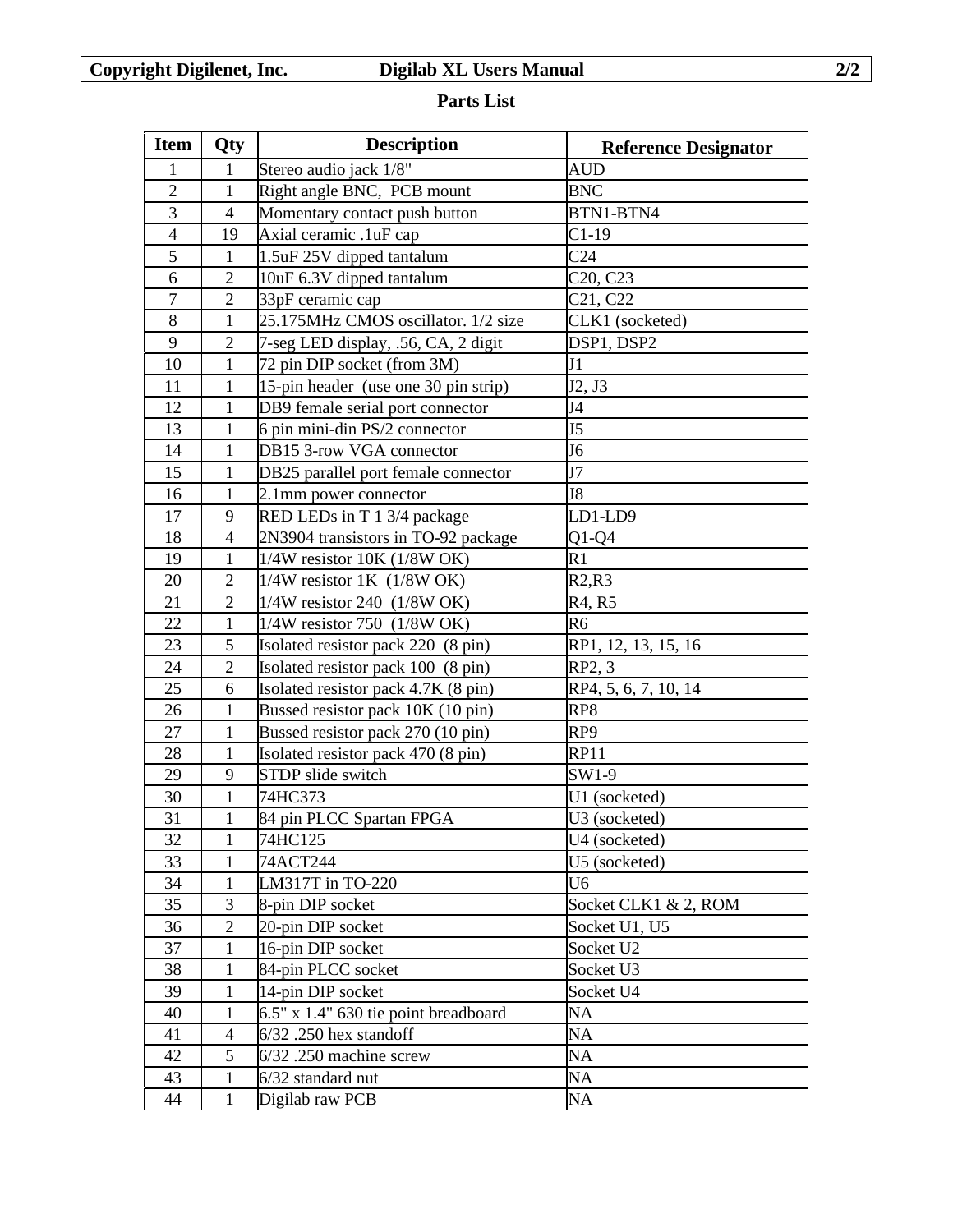WWW.DIGILENT.CC DIGILAB XL C24 LD9 Q4 U6 DSP<sub>2</sub> အ RP2 Q3  $\mathbb O$ Ò Q2 C20 C23  $R_4$ 5g ಸ್ಥ<br>೧೧  $C<sub>2</sub>$ 5  $\overline{6}$ PROG PWE PD0 PD1 PD2 PD3 PD4 PD5 PD6 PD7 PP16  $R$ P<sub>1</sub> RP15 מי SW9 R3 VDD GND VDD GND C19 D<sub>P</sub> SW1 RP14 SW2 C<br>8 PORT CA CB CC CD CE CF CG A1 A2 A3 A4 RXD TXD O4 O5 CLK2 BTN3 BTN4 VDD GND O3 PINT PAS PDS PWE VDD VDD VDD GND GND GND BNCS BNCP  $\Box$ RP12 SW3 SW4 SW5 RP13 PAS SW6 PINT<br>PRS<br>PWT<br>PDS<br>GND SW7<br>SW8<br>LD1<br>LD2 RP3 DSP<sub>1</sub> LD<sub>3</sub> U4 LD4 LD5 LD6 LD7 RP4 SW1 CLK2  $\overline{F}$  $\frac{1}{\sqrt{2}}$ SW2  $\bigodot$ LD8<br>BTN2<br>BTN2DDD<br>CO2 O1<br>PDD2<br>PDDPDD6<br>PDDPDDFDDASFT<br>ATIP ر<br>117 C13 C16<br>C12 C11 CLK<sub>1</sub> U3 DIGILENT, INC 2000 SW3 DIGILENT, INC 2000 SW4 C14  $\overline{a}$ RP5 P65 RP5 RP5 RP5 RP5 RP5 RP5 RP5 RP5 SW5 SW6 င္မ C15 SW7  $\frac{1}{2}$ SW8 GND O1 O2 O3 O4 O5 R G B HS VS RXD TXD PS2C P & RP 전<br>10<br>10 Ŕ  $\overline{1}$ BTN<sup>2</sup> C7  $\overline{1}$   $\overline{0}$  $\overline{\Xi}$  $\overline{1}$ LD2 ROM  $\Box$  $\frac{1}{2}$ RP7 LD3 BTN2 LD4 R<br>22  $\Omega$ ဌ မ LD5 <u>က</u> BTN: .<br>PS2D ᅥ LD6 RP9 RP8 RP6  $\leftarrow$  $\exists$  $\overline{z}$ AUD C6  $\overline{5}$ <u>ר</u>  $\Gamma$   $\Omega$ BTN4 ጉ J5  $\frac{1}{4}$ BNC

# **Board Graphic**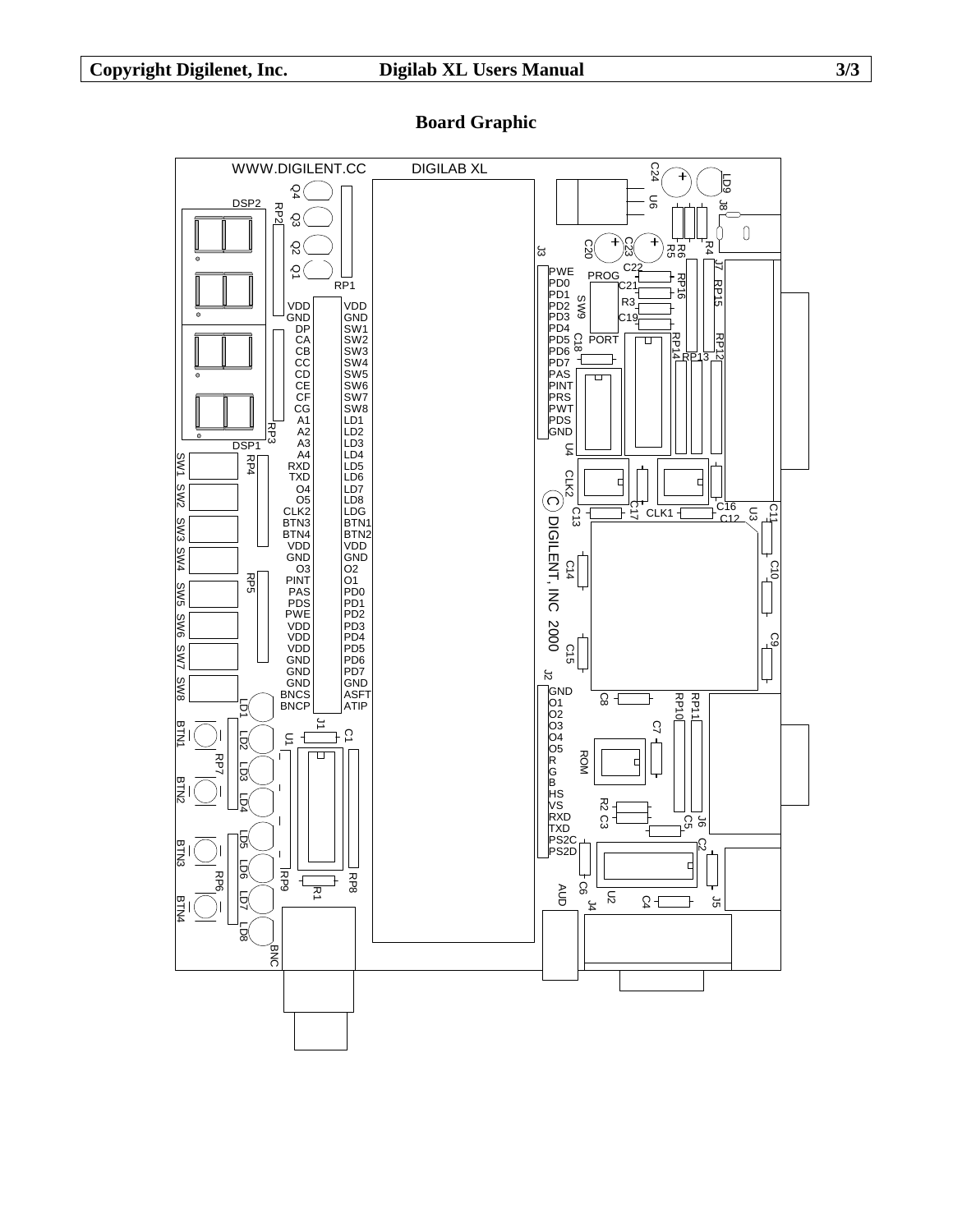## **Signals**

The Digilab board has been designed to allow rapid circuit construction and convenient test lead attachment. Most signals are routed to the prototyping connector (J1), to the gate array, and to a test lead connector. Depending on function, the signals arise from devices or connectors on the board, or they drive devices or connectors on the board. The following table defines all Digilab signals and shows all their connections.

| <b>Signal</b>    | <b>Definition</b>                                        | <b>Connections</b>                |  |
|------------------|----------------------------------------------------------|-----------------------------------|--|
| $A1 - A4$        | Seven-segment Anode connections                          | SSDs, FPGA, J1                    |  |
| $CA - CG$        | Seven-segment Cathode connections                        | SSDs, FPGA, J1                    |  |
| DP               | Seven-segment Decimal Point connection                   | SSDs, J1                          |  |
| BTN1 - BTN4      | <b>Push Button connections</b>                           | Buttons, FPGA, J1                 |  |
| $SW1 - SW8$      | Slide switch connections                                 | Switches, FPGA, J1                |  |
| $LD1 - LD8$      | LED connections                                          | LEDs, FPGA, J1                    |  |
| <b>LDG</b>       | Gate connection on LED driver 74HC373                    | 74HC373, FPGA, J1                 |  |
| <b>ASFT</b>      | Audio connector shaft                                    | Audio connector, J1               |  |
| <b>ATIP</b>      | Audio connector tip                                      | Audio connector, J1               |  |
| CLK1             | CLK1 connected to PGCK1 (pin 13)                         | CLK1, FPGA                        |  |
| CLK <sub>2</sub> | CLK2 connected to PGCK2 (pin 35)                         | CLK2, FPGA, J1                    |  |
| $01 - 05$        | User configurable (unassigned) FPGA pins                 | FPGA, J1, J2                      |  |
| PD0 - PD7        | Parallel port data pins                                  | J7 (par. port), FPGA, J1, J3      |  |
| <b>PWE</b>       | Parallel port Write Enable (EPP mode)                    | J7 (par. port), FPGA, J1, J3      |  |
| <b>PAS</b>       | Parallel port Address Strobe (EPP mode)                  | J7 (par. port), FPGA, J1, J3      |  |
| <b>PDS</b>       | Parallel port Data Strobe (EPP mode)                     | J7 (par. port), FPGA, J1, J3      |  |
| <b>PINT</b>      | Parallel port Interrupt (EPP mode)                       | J7 (par. port), FPGA, J1, J3      |  |
| <b>PRS</b>       | Parallel port Reset (EPP mode)                           | J7 (par. port), FPGA, J1, J3      |  |
| <b>PWT</b>       | Parallel port Wait/Busy (EPP mode)                       | J7 (par. port), FPGA, J3          |  |
| <b>BNCS</b>      | <b>BNC</b> connector shield                              | BNC connector, J1                 |  |
| <b>BNCP</b>      | BNC connector center post                                | BNC connector, J1                 |  |
| R, G, B          | VGA Red, Green, and Blue signals                         | J6 (vga connector), FPGA, J2      |  |
| <b>HS</b>        | <b>VGA Horizontal Sync</b>                               | J6 (vga connector), FPGA, J2      |  |
| <b>VS</b>        | <b>VGA Vertical Sync</b><br>J6 (vga connector), FPGA, J2 |                                   |  |
| RXD, TXD         | RS-232 receive and send signals                          | J4 (serial connector), FPGA, J2   |  |
| PS2D, PS2C       | PS2 port data and clock signals                          | J5 (PS/2 connector), FPGA, J1, J2 |  |

# **Circuit board**

The FR-4 fiberglass circuit board uses a 1oz. copper, two layer, plated through-hole process with 6mil minimum trace size and .039" through-holes. Solder mask is provided on both sides, a silk-screen is provided on the component side, and all connectors can accommodate mechanical stays. Four 6/32" sized corner holes are provided for stand-offs (to keep the board from contacting the work surface).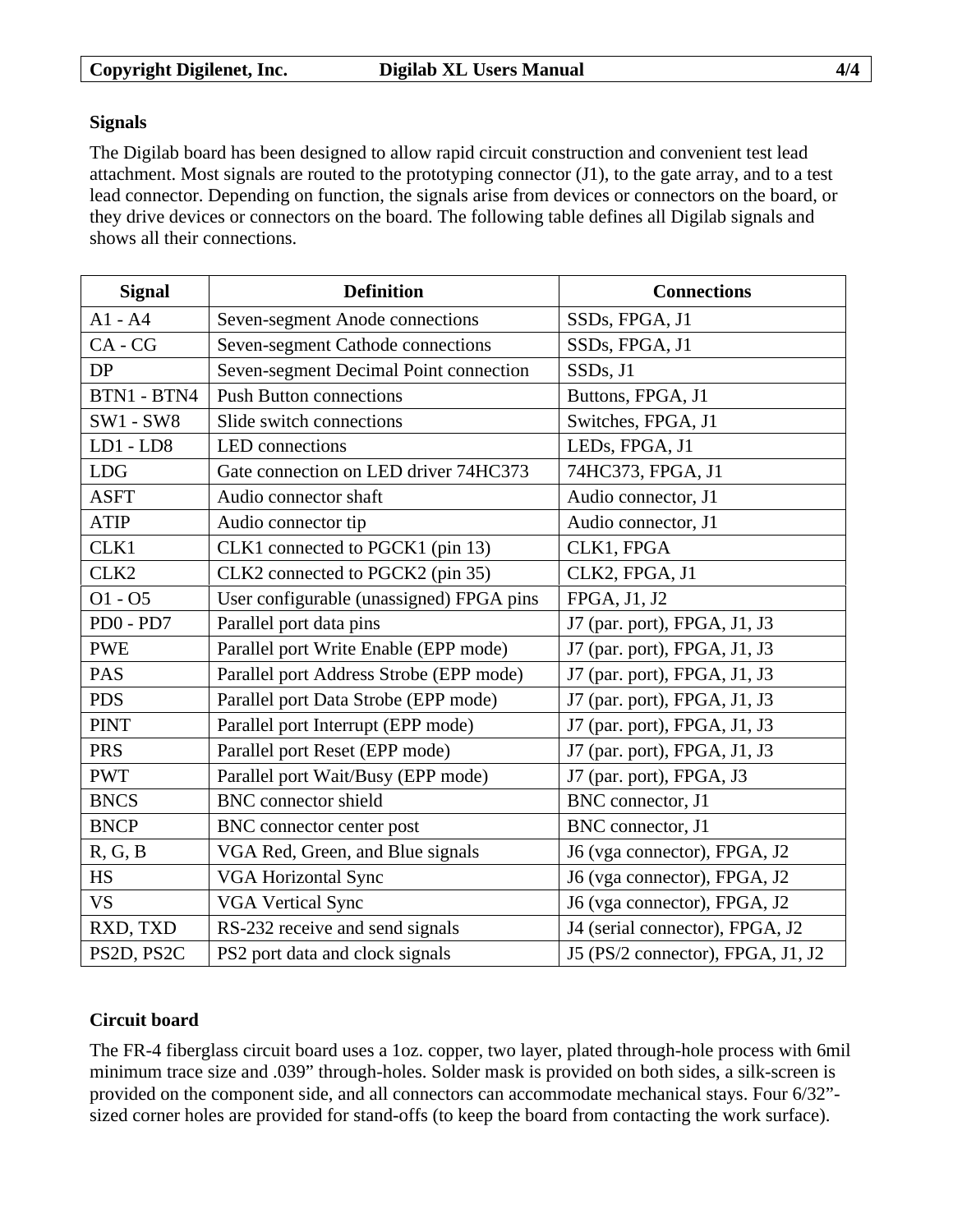## **Power Supply**

The circuits and components on the Digilab XL board require a 5VDC or 3.3VDC power supply. The board is equipped with a LM317T adjustable LDO voltage regulator (U6) that can produce either 5V or 3.3V depending on



the R6 resistor value (750 ohms for 5V; 390 ohms for 3.3V). The regulator will produce the selected voltage whenever a 6V-12VDC wall-plug transformer is attached at the power jack J8. Any 6-12VDC wall-plug transformer can be used, provided it has a coaxial 2.1mm center positive connector. The power circuit uses several bulk decoupling capacitors (C20, C23, C24) to produce a stable Vdd supply that typically has less than 50mV of ripple, even under heavy loads. An LED (LD9) in series with a 240-ohm resistor illuminates whenever power is present. With all IC's loaded in their sockets,

including a 25MHz oscillator, the board consumes between 300 and 400 milliamps (depending on the size of FPGA-based circuits). Breadboard circuits or connected devices can markedly increase current consumption. For loads greater than about 500mA or power supply voltages greater than about 10V, the LM317T can be attached to the metalized pad on the circuit board with a 6/32 nut and screw to increase its heat-sinking capacity.





## **Push Buttons**

Outputs from the four momentary-contact push buttons are normally low, and are driven high only while the button is actively pressed. The buttons nominally have a worst-case bounce time of about 1ms. The buttons drive the FPGA and J1 circuit nodes via a 4.7K resistor. The decoupling resistor is included so that the FPGA can use the buttonconnected pins as outputs if needed, without risking damage from the button state.

## **Slide switches**

The eight slide switches can be used to connect either Vdd or GND to eight pins on the FPGA as well as to connections on J1. The switches exhibit about 2ms of bounce, and no active debouncing circuit is employed. As shown on the right, a 4.7Kohm series resistor is used to provide nominal input protection, and to allow the switch-connected inputs to the FPGA to be used as outputs if necessary.



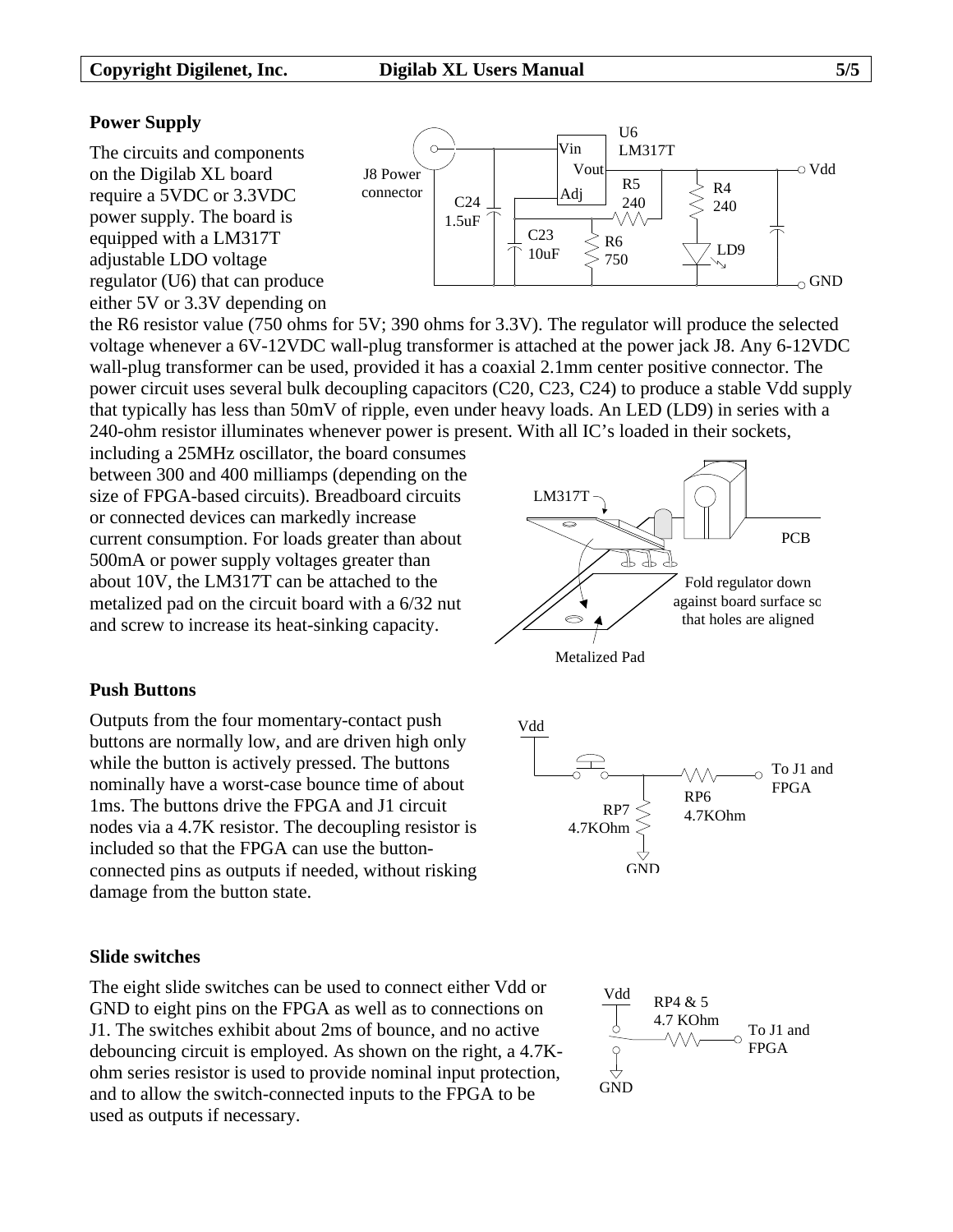## **LEDs**

Eight red LEDs are provided for circuit outputs. The LED cathodes are tied to ground via 270-ohm resistors (in resistor pack RP9). The anodes are driven by U1, a 74HC373 CMOS D-register with 24mA per pin output current. Inputs to the 74HC373, each of which have a 10K pull-down resistor (RP8), arise from a common circuit node tied to both the FPGA and connections on J1. Thus, care should be taken not to drive the LED inputs from both the J1 connector and from the FPGA simultaneously.



## **BNC connector**

The BNC connector is provided to allow easy connection to test and measurement equipment. Both the shield and the center post are connected only to pins on the J1 connector to allow maximum flexibility. In a typical use, the BNC shield will be connected to GND using a jumper wire in the J1 connector, and the center post will be connected to the desired circuit node (again using a jumper wire).



# **Audio connector**

The two signals on the 1/8" audio connector are connected to pins on the J1 connector in order to allow easy connection of audio devices (e.g., speakers or microphones). Although the audio connector is a stereo connector, both channels have been tied into a common node. In typical use, the ASFT and ATIP signals will be connected to appropriate breadboard circuit nodes with jumper wire. To drive a speaker, these nodes can be tied to a dual-ended amplifier; to receive a microphone, they can be tied to a differential amplifier.

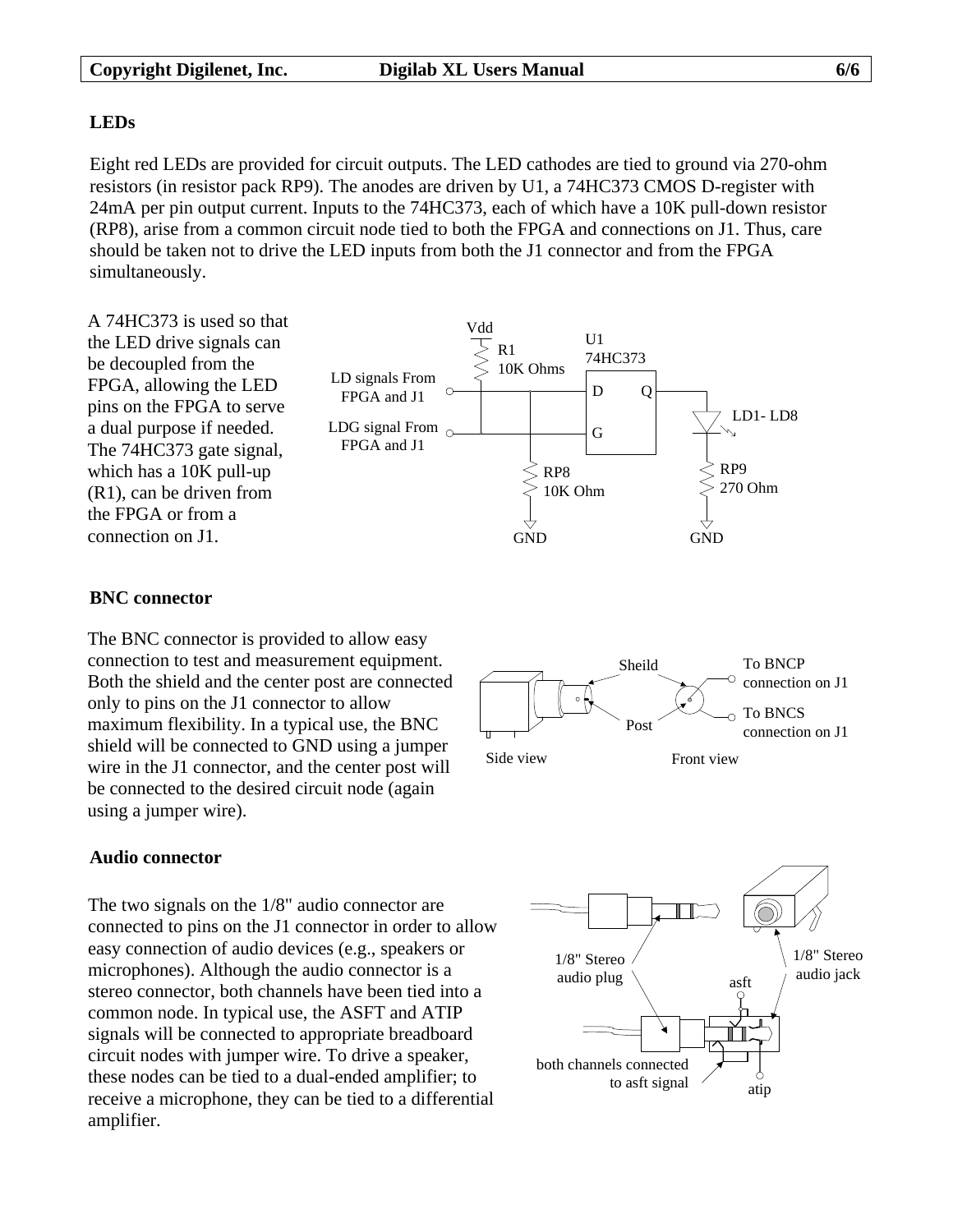The pin definitions for the PS2 connector are shown on the right. The clock and data signals (PS2C and PS2D) are connected to J2 (for easy connection of test and measurement equipment), and to the Xilinx FPGA. The PS2 signals are not routed to J1.





### **PS2 Pin Definitions**

| Pin | <b>Function</b> |
|-----|-----------------|
| ı   | Data            |
| 2   | Reserved        |
| 3   | GND             |
| 4   | Vdd             |
| 5   | Clock           |
|     | Reserved        |

## **Serial Port**

Serial port signal definitions and connector and circuit details are shown below. The Digilab serial port is compatible with RS232 two-wire communication protocols; that is, only the RXD and TXD signals from the serial port are routed to the FPGA. When using the serial port to communicate with a computer, a two-wire protocol such as XON/XOFF must be used. Specified RS232 voltages are +12V to  $+3V$  for a logic "0" and  $-12V$  to  $-3V$  for a logic "1" (the "dead area" between  $-3v$  and  $+3v$  is designed to absorb line noise). The Digilab board uses a MAX202 RS232 voltage converter to convert these signals to 5VDC for a logic "1" and GND for a logic "0".

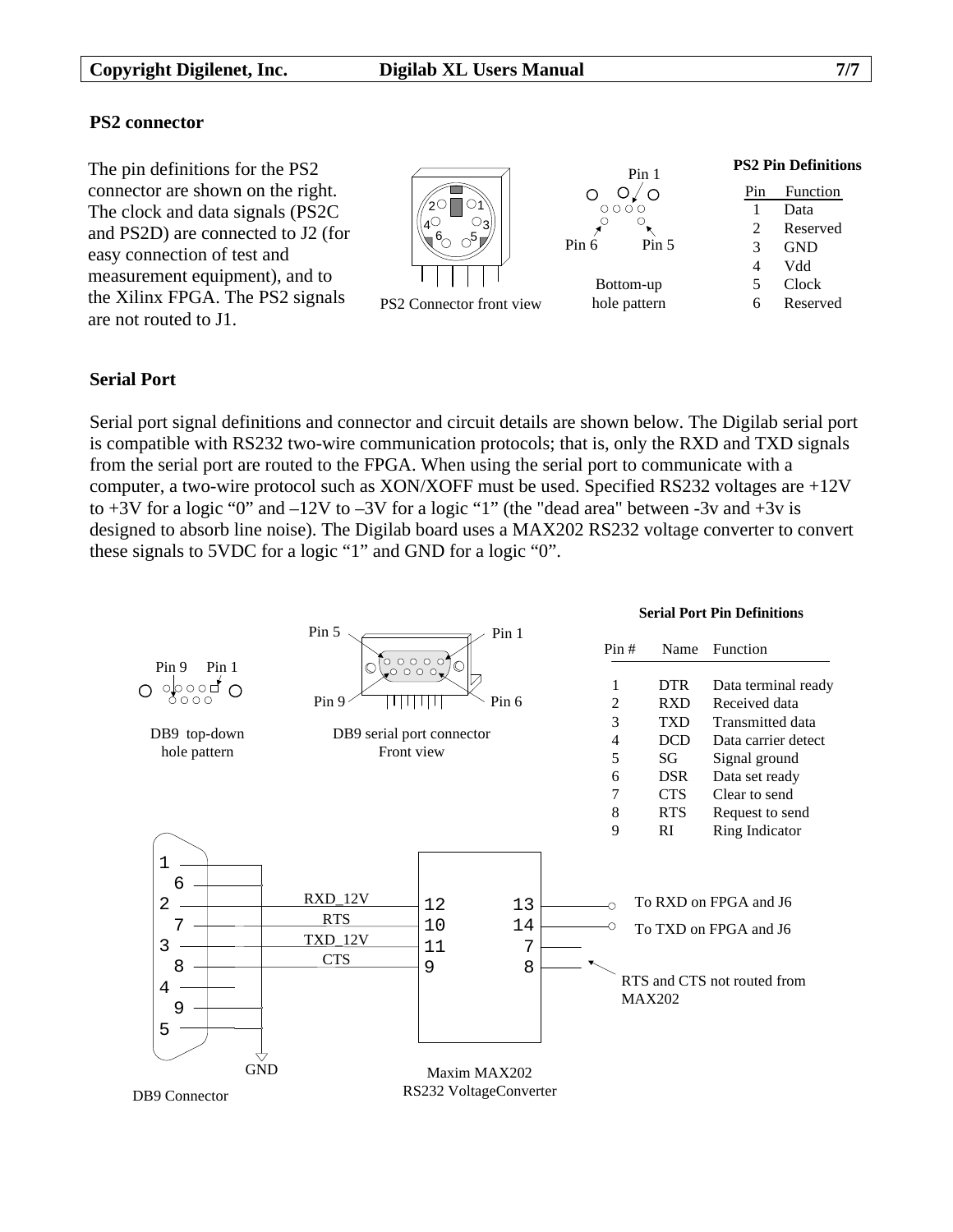# **VGA connector**

The five standard VGA signals (Red, Green, Blue, Horizontal Sync, and Vertical Sync) are routed from the FPGA to the VGA connector and to the J2 header (the J6 header allows for easy connection of test and measurement equipment). Standard VGA R, G, and B signals are terminated with a 75-ohm pull-down resistor. As shown below, a 470-ohm series resistor drives the R, G, and B signals, and the resistor-divider that is formed ensures the video signals never exceed the VGA-specified maximum of 0.7VDC. Note that each color is either on or off, which allows for eight different colors.



# **Parallel Port**

All parallel port signals except pin 15 (SPP Error), pin 12 (SPP paper out), and pin 13 (SPP Select) are routed. Although the signal names reflect the Enhanced Parallel Port (EPP) mode, any protocol can be used for data transfer. Note that the full ECP protocol (including pin15) can be used if DB25 pin 15 is connected to one of the "open" signals on the FPGA  $(O1 - O5)$ . All signals are also available at the J3 header for easy test and measurement equipment connection. All signals use 220 ohm series resistors to dampen possible line reflections and decouple the 5VDC port lines from the possible 3.3VDC Digilab Vdd voltage.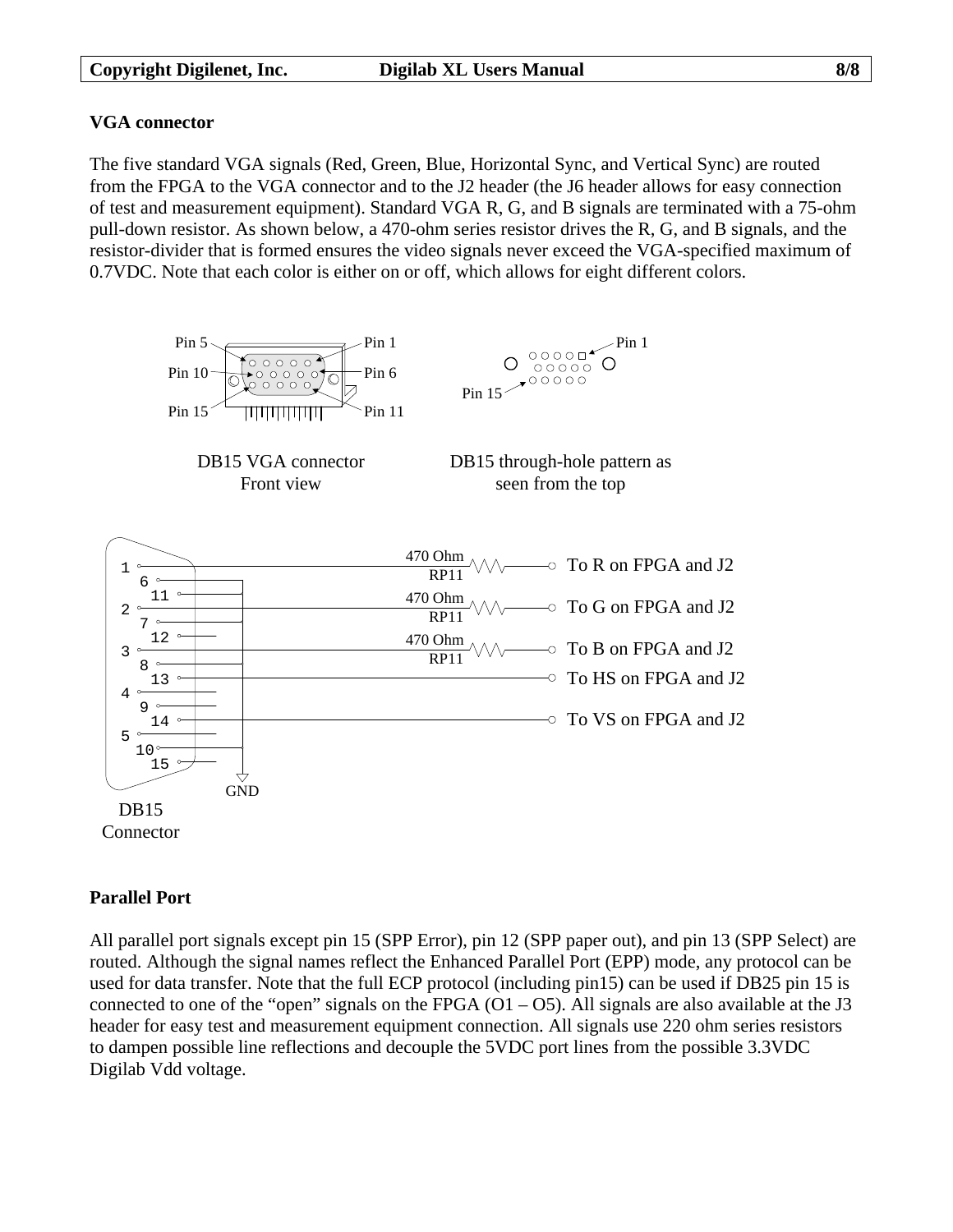The Xilinx programming circuit, discussed in the following section, also uses the parallel port connector. Refer to that discussion for more information regarding the parallel port circuit.

| Pin     | <b>EPP</b> signal  | <b>EPP Function</b>             |
|---------|--------------------|---------------------------------|
|         | Write Enable (O)   | Low for read, High for write    |
| $2 - 9$ | Data bus $(B)$     | <b>Bidirectional data lines</b> |
| 10      | Interrupt $(I)$    | Interrupt/acknowledge input     |
| 11      | Wait (I)           | Bus handshake; low to ack       |
| 12      | Spare              | <b>NOT CONNECTED</b>            |
| 13      | Spare              | <b>NOT CONNECTED</b>            |
| 14      | Data Strobe (O)    | Low when data valid             |
| 15      | Spare              | <b>NOT CONNECTED</b>            |
| 16      | Reset(O)           | Low to reset                    |
| 17      | Address strobe (O) | Low when address valid          |
| 18-25   | <b>GND</b>         | System ground                   |



 $>$  Pin 1  $O$  0000000000000  $O$  $\rightarrow$ 00000000000 Pin 25

# **Xilinx Programming Circuit**

The programming circuit (below) has been designed to accommodate a standard parallel cable and the Xilinx xchecker configuration protocol. The parallel cable will be auto-detected from with the Xilinx project manager, so that no external programming software is required. If the cable is not automatically detected the first time the Xilinx software is run with the board, it may be necessary to manually set the cable type in the Xilinx Design Manager "communications" pull-down menu.

The xchecker interface uses the DB25 connector and a standard parallel cable to connect to the FPGA programming port (readback functions are not supported). 4.7K pull-ups are provided on the PROG, INIT, and DONE signals. The parallel port interface serves both programming and functional needs. A circuit has been designed that allows the port to be manually switched from programming mode to port mode. Slide-switch SW9, located near the parallel port connector, can be placed in the "PROG" mode for programming and "PORT" mode to use the parallel port as a parallel port. Note that to program the FPGA and then use the parallel port, care must be taken in the application circuit design to not drive the port data signals until after the switch is moved to the "PORT" position. See the parallel port demo project at the Digilent website for more details.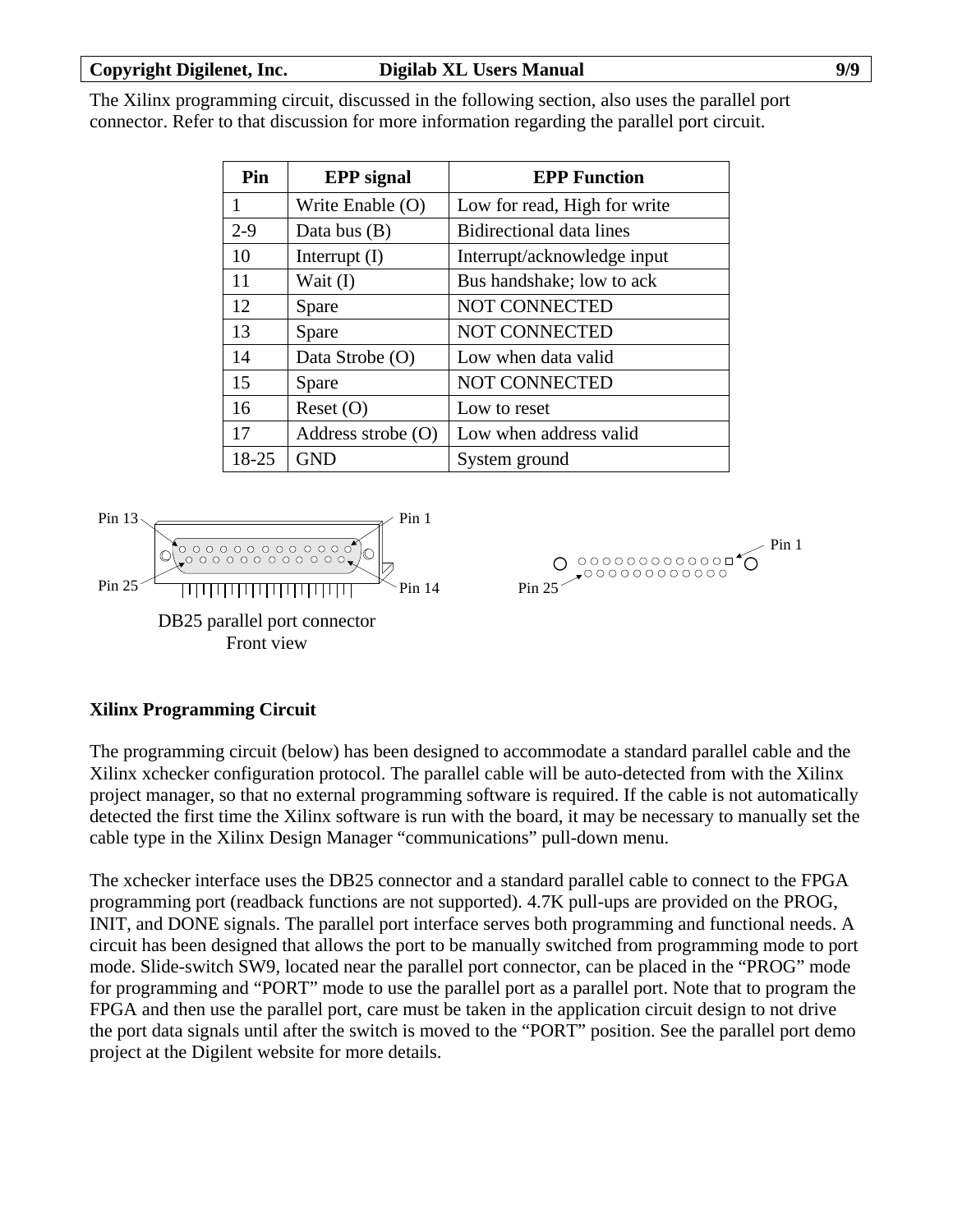The Digilab board can also accommodate a Xilinx SPROM in the 8-pin socket labeled ROM. To program from the ROM, load the ROM into the socket, place SW9 in the "PORT" position, and apply power to the board.



# **Clocks and Resets**

Two half-size (i.e., 8-pin DIP) sockets designated CLK1 and CLK2 have been provided near the FPGA for system clocks. Two clocks have been provided to accommodate peripherals that demand particular clocks (e.g., the VGA and serial devices), while still allowing a general system clock. CLK1, attached to the Spartan PGCK1 input, is considered the primary clock (pin 13), and CLK2 has been routed to the PGCK2 input (pin 35). No special system reset circuits have been provided – typically, one of the buttons is used as a functional system reset.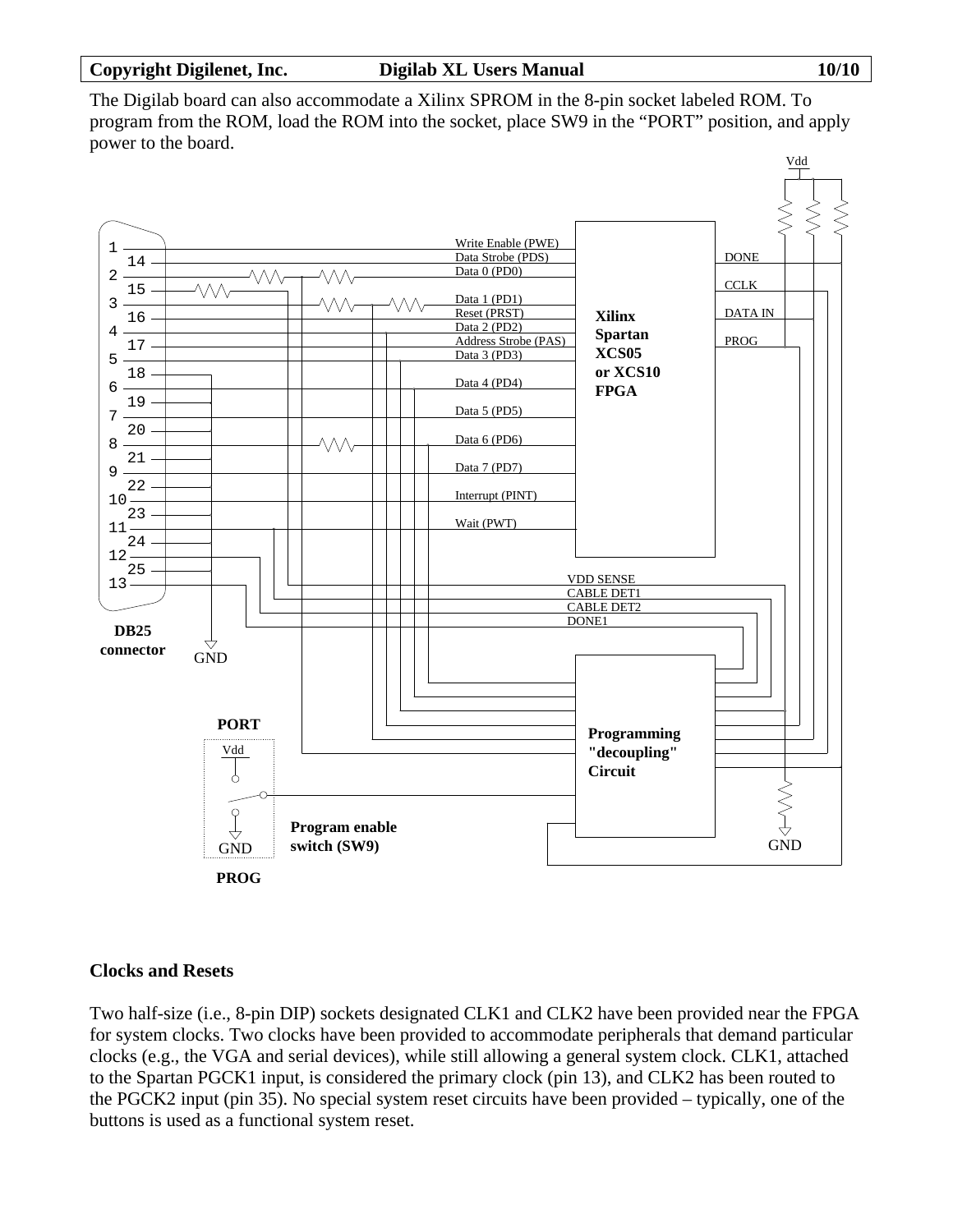## **Data access connectors (J1, J2, J3)**

J1 is a 72-pin socket connector that allows easy access to all Digilab signals for breadboarding purposes. All J1 pin definitions are provided in silk-screen labels immediately adjacent to the connector. In its intended use, individual wire-jumpers can be inserted into socket pins on J1 and into the breadboard area, thereby connecting breadboard circuit devices to the Digilab circuits. Note that J1 has seven pins providing GND connections and seven providing Vdd connections – these provide breadboard circuit with easy access to Vdd and GND.

J2 and J3 are single-row header connectors intended to allow easy connection of test and measurement equipment. Both J2 and J3 have GND pins that can serve as references for test and measurement equipment. All pins definitions are provided in silk-screen labels immediately adjacent to the connectors.

Schematic representations of the J1, J2, and J3 header connectors follow. Refer to the table of signal definitions provided earlier in this section.

> VDD VDD  $GND$   $\Box$ GND  $DP$  $\Box$ SW1  $CA$  $\Box$ SW2  $CB \Box \Box$ SW3  $CC$   $\Box$ SW4  $CD \Box \Box$ SW5 CE |□ □| SW6  $CF$  $\Box$ SW7  $CG \Box \Box$ SW8  $A1 \square \square$ LD1 LD2 A2 A3 |□ □| LD3  $A4 \Box \Box$  $LD4$  $RXD$   $\Box$ LD5 TXD |□ □| LD6  $O4$   $\Box$ LD7  $O5 \Box$ LD8  $CLK2$  $\Box$ LDG  $BTN3$   $\Box$ RTN<sub>1</sub>  $BTN4$   $\Box$ BTN2  $VDD \Box \Box$ PWE VDD  $\Box$ GND  $\Box$ GND GND  $\Box$ O1  $\Box$ PD0  $O3$  $\Box$  $\Box$  02 O2  $\Box$ PD1  $PINT$   $\Box$ O1  $\Box$ | O3  $\Box$ PD2  $PAS \Box \Box$ PD0  $\Box$  $\Box$ PD3  $\overline{)$ O4  $PDS \Box \Box$ PD1  $\Box$ O5  $\Box$ PD4  $PWE$  $\Box$ PD2  $\Box$  $\Box$ PD5 R  $VDD$   $\Box$ PD3  $\Box$  G  $\Box$ PD6  $VDD$  $\Box$ PD4  $\Box$ B  $\Box$ PD7 VDD **D** PD5  $\Box$ HS  $\Box$ PAS  $GND$  $\Box$ PD6  $\Box$ VS  $\Box$ PINT  $GND$   $\Box$ PD7 □ RXD  $\Box$ PRS  $GND$   $\Box$ GND  $\Box$ TXD  $\Box$ PWT  $\mathsf{BNCS} \, \Box \, \Box \, \mathsf{ASFT}$ PDS  $\Box$ PS2C  $\Box$  $\mathsf{BNCP} \left[ \Box \ \Box \right] \mathsf{ATIP}$ □ PS2D  $\Box$  GND **J2 J3 J1 Breadboarding Test lead Test lead connector connectorconnector**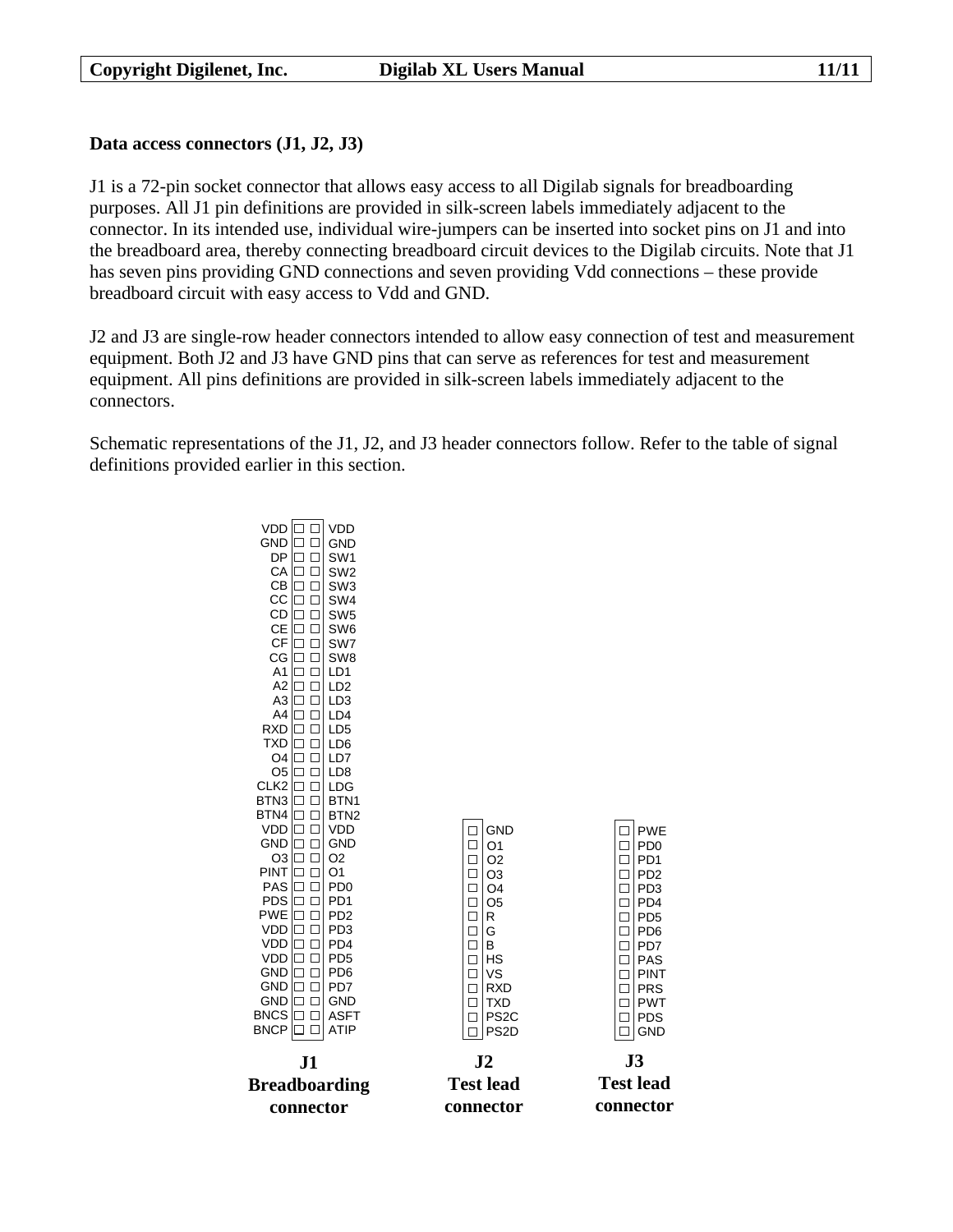# **FPGA**

The Digilab board can accommodate a Xilinx Spartan XCS05, XCS10, XCS05XL, and XCS10XL FPGA in the 84-pin PLCC socket (the XL parts require a 390 ohm R6 for 3.3V operation). Any of these SRAM-based FPGA's may be programmed using a parallel cable or an SPROM (see above). The parallel cable provides an inexpensive programming solution that is compatible with the Xilinx CADtool cable detection software, so that the FPGA can be programmed without leaving the Xilinx environment. Refer to the Xilinx Spartan data sheet (http://www.xilinx.com/partinfo/spartan.pdf) for technical data regarding the FPGA's.

The table on the right shows all FPGA pin connections. In this pin-list, gray boxes indicate dedicated pins that are not available for use. Italicized names indicate dual-purpose pins; for these pins, the Xilinx function is shown first followed by Digilab's assignment in parenthesis.

Some FPGA signals, including the LED drive signals and the unassigned (or open) signals are available on the J1 prototyping connector. Care should be taken to ensure that these signals are not simultaneously driven by both the FPGA and by other drivers. If the FPGA is loaded in the U3 socket and external circuits must drive these signals, it would be best to tri-state the FPGA signals.

The parallel port connector can be used as the FPGA programming port or as a parallel port. When downloading a circuit that drives the parallel port data signals, ensure that the signals are not driven until SW9 has been moved to the PORT position. See the parallel port demo project on the Digilent web site.

|                | $Pin#$ Function |    | $Pin#$ Function     |    | $Pin#$ Function   |
|----------------|-----------------|----|---------------------|----|-------------------|
| $\mathbf{1}$   | <b>GND</b>      | 29 | O <sub>1</sub>      | 57 | BTN3              |
| $\overline{2}$ | Vdd             | 30 | $M1$ <sub>_NC</sub> | 58 | BTN <sub>2</sub>  |
| $\overline{3}$ | <b>PWE</b>      | 31 | <b>GND</b>          | 59 | BTN1              |
| $\overline{4}$ | PD <sub>0</sub> | 32 | <b>MODE</b>         | 60 | LD <sub>8</sub>   |
| $\overline{5}$ | PD1             | 33 | Vdd                 | 61 | LD7               |
| 6              | PD <sub>2</sub> | 34 | $M2$ <sub>_NC</sub> | 62 | LD <sub>6</sub>   |
| $\overline{7}$ | PD <sub>3</sub> | 35 | CLK <sub>2</sub>    | 63 | Vdd               |
| 8              | PD4             | 36 | O <sub>2</sub>      | 64 | <b>GND</b>        |
| 9              | PAS             | 37 | O <sub>3</sub>      | 65 | LD5               |
| 10             | <b>PRS</b>      | 38 | A <sub>4</sub>      | 66 | LD4               |
| 11             | Vdd             | 39 | A <sub>3</sub>      | 67 | LD <sub>3</sub>   |
| 12             | <b>GND</b>      | 40 | A2                  | 68 | LD2               |
| 13             | CLK1            | 41 | INT (O4)            | 69 | LD1               |
| 14             | <b>PDS</b>      | 42 | Vdd                 | 70 | <b>LDG</b>        |
| 15             | <b>PWT</b>      | 43 | <b>GND</b>          | 71 | DIN(05)           |
| 16             | PD <sub>5</sub> | 44 | A <sub>1</sub>      | 72 | DOUT(RXD)         |
| 17             | PD7             | 45 | CG                  | 73 | <b>CCLK</b>       |
| 18             | PD <sub>6</sub> | 46 | CF                  | 74 | Vdd               |
| 19             | SW <sub>8</sub> | 47 | <b>CE</b>           | 75 | TXD (PINT)        |
| 20             | SW7             | 48 | CD                  | 76 | <b>GND</b>        |
| 21             | <b>GND</b>      | 49 | $\overline{CC}$     | 77 | $\mathbf R$       |
| 22             | Vdd             | 50 | CB                  | 78 | G                 |
| 23             | SW <sub>6</sub> | 51 | CA                  | 79 | $\overline{B}$    |
| 24             | SW <sub>5</sub> | 52 | <b>GND</b>          | 80 | <b>HS</b>         |
| 25             | SW4             | 53 | <b>DONE</b>         | 81 | <b>VS</b>         |
| 26             | SW <sub>3</sub> | 54 | Vdd                 | 82 | PS <sub>2C</sub>  |
| 27             | SW <sub>2</sub> | 55 | <b>PROG</b>         | 83 | PS <sub>2</sub> D |
| 28             | SW1             | 56 | BTN4                | 84 | <b>PINT</b>       |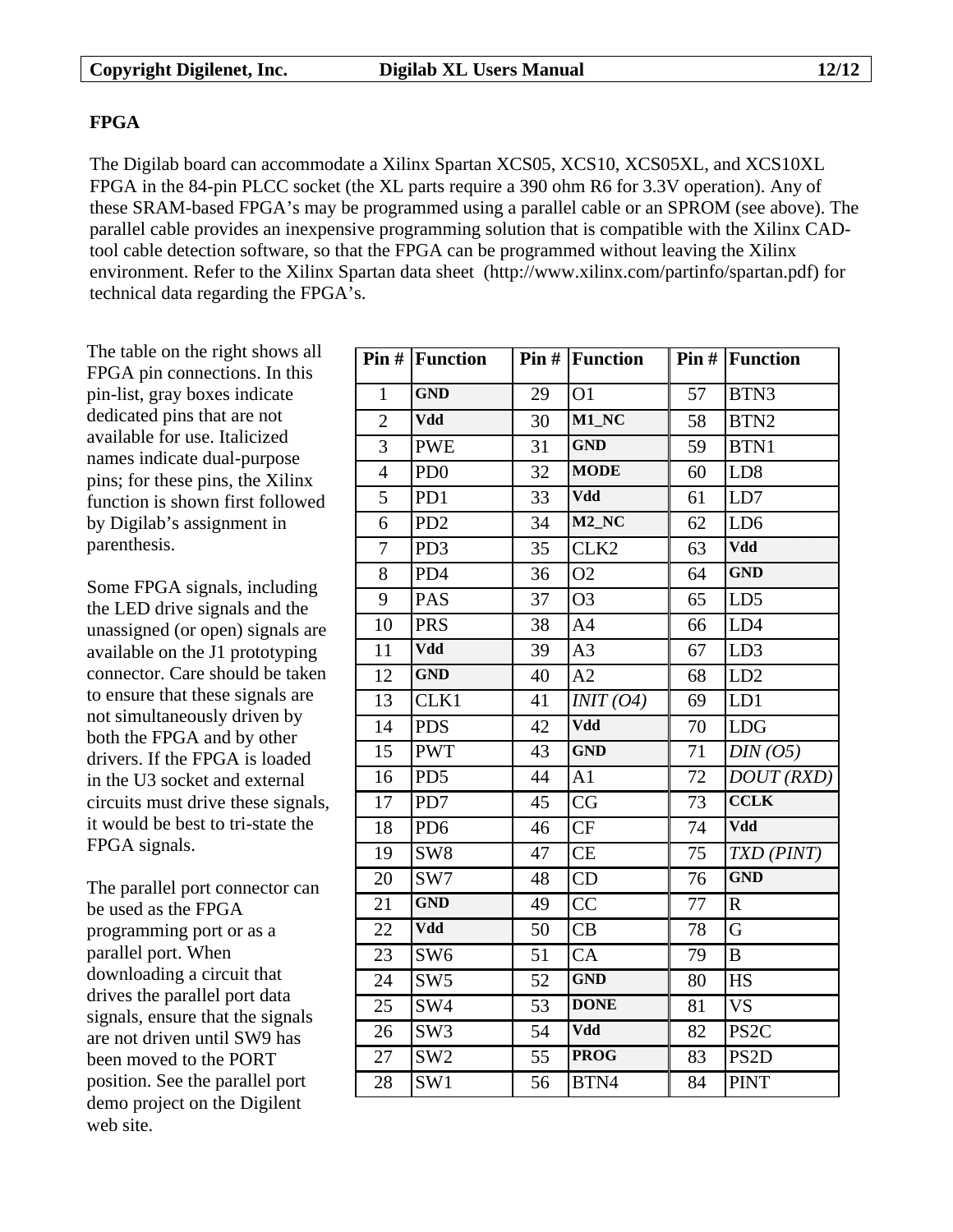Any CAD-tool-designed circuit that requires fewer than about  $5K - 10K$  gates can be programmed into the Xilinx FPGA. However, the circuit description must first be transformed into the format required by the FPGA. This transformation proceeds in several steps, typically beginning with an EDIF, VHDL, or Verilog file format and ending with a Xilinx "bit" file format. Xilinx (of course) produces a tool that accomplishes this transformation, which is available in the Xilinx Alliance and Foundation products (see the Xilinx web site). Although other methods of transforming files may be available, only the Xilinx solution has been used with the Digilab board. Although the use of the Xilinx tools is beyond the scope of this document, Xilinx has several good tutorials and helpful documentation available at their web site.

All signals on the Digilab board that connect the buttons, switches, and LEDs to the J1 connector are connected to the Xilinx FPGA chip as well. Any circuit implemented in the FPGA can use the buttons and switches as inputs and the LEDs as outputs. When the Digilab board was fabricated, the buttons, switches, and LEDs were connected to particular pins on the FPGA (see the table in the previous section for all FPGA pin definitions). To connect an FPGA-based circuit to these devices, you must include information in your schematic to "map" circuit inputs and outputs to particular FPGA pins. Mapping is accomplished by including special components in your schematic called IPADs, IBUFs, OPADs and OBUFs. These components exist solely to allow you to define physical pin connections, and so they only need be used in circuit schematics that you intend to download.

Once you have a complete and error-free schematic, you may add IBUFs and IPADs to all inputs, and OBUFs and OPADs to all outputs. Then, the IPADs and OPADs can be connected to particular pins by double-clicking the pads and entering the "LOC" parameter and pin number in the appropriate fields (Name and Description, respectively). In the example circuit below, two switches (SW1 on pin P28 and SW2 on pin P27) are connected via an AND gate to LED1 (LD1 on pin P69). If this circuit were downloaded to the FPGA, then LD1 would illuminate whenever SW1 and SW2 were asserted.

> For simulation purposes, labes can be added to wires between the IBUF's and the circuit. Labels are added by doule-clicking the wire and entering the name in the dialog box.



"LOC" parameters are added by double-clicking the pad symbol and entering **LOC** in the Parameters Name feild and **Pnn** in the Parameters Description feild, and then pressing *Add* and *OK*.

Once all IPADs, IBUFs, OPADs, and OBUFs have been added and edited with pin locations, you can begin the implementation process by choosing the "Implementation" button from the Xilinx main screen. In the first dialog box that appears, choose Yes to update the netlist from the schematic editor. In the second dialog box, make sure the device is S10PC84 and speed is 3 before proceeding; the version and revision names can use the defaults. Press the Run button, and then wait for the status window showing Translate, Map, Place & Route, Timing, and Configure processes to terminate. Before proceeding, make sure that the Digilab board is powered on and connected to the PC via the parallel cable, and that SW9 is in the PROG position. Then select the Programming option from the Xilinx main window, and "hardware debugger" from the subsequent dialog box. The cable should be auto-detected; if not, manually choose the parallel cable in the Cable  $\rightarrow$  communications dialog box.